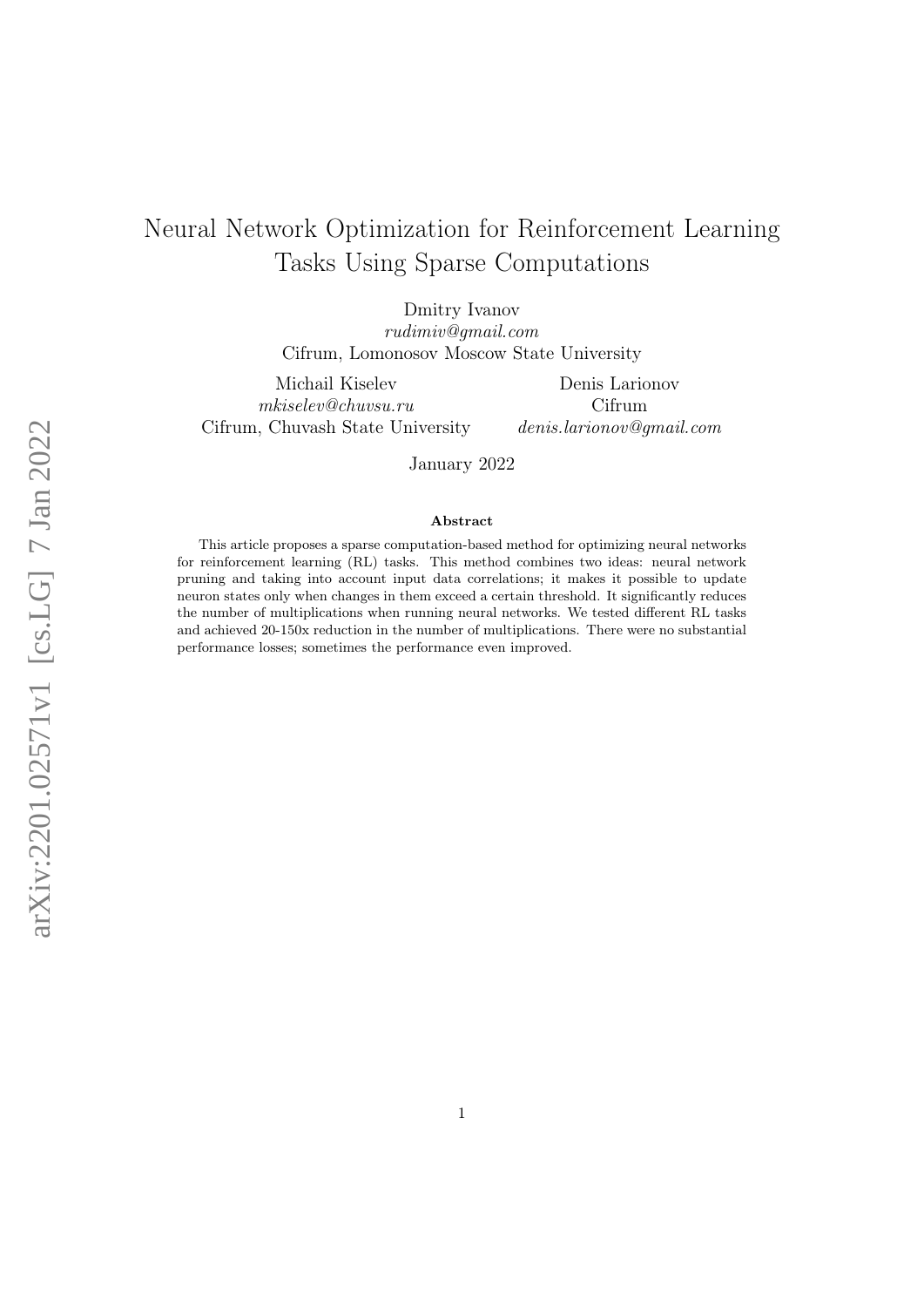# 1 Intorduction

Many modern neural networks consume an enormous amount of computing resources. This is due to the long time it takes to train a neural network, large data sets, and large number of parameters in them. Some recent studies [\[1,](#page-9-0) [2,](#page-9-1) [3\]](#page-9-2) showed that many weights are excessive and can be removed without loss (or with a small loss) of neural network performance.

On the other hand, input data for some neural network tasks are sequences of highly correlated frames. Video / audio processing and RL tasks are good examples of such tasks. In such tasks, what a neural network saw at step t-1 is very similar to what it sees now at step t. Some studies propose various optimization algorithms for neural networks handling such data  $[4, 5, 6]$  $[4, 5, 6]$  $[4, 5, 6]$ . These approaches are based on the idea of asynchronous update of the states of only those neurons that changed significantly compared to the previous step.

Neural network layers can be represented as a combination of matrix-vector multiplication and application of a nonlinear transformation. Therefore, any value of the output vector can be represented as  $y_i = f(w_{i1} * x_1 + ... + w_{in} * x_n)$ , which is a superposition of a nonlinear function and Multiply and Accumulate (MAC) operation. A MAC operation is the summation of the results of products of the input vector elements and the respective weights. If at least one operand in any of such multiplications is zero, then such multiplication could be omitted. We will call a multiplication of two numbers *significant* if both its operands are not equal to zero.

In this study, we focused on RL tasks and applied a combination of the two abovementioned approaches to optimize them. The first approach yields a 2-8x reduction in the number of significant neural network multiplications; the second one yields a 10-50x reduction. Combined, they yield a 20-150x reduction in the number of significant multiplications without substantial performance losses; sometimes the performance even improved. To the best of our knowledge, a combination of these methods has never been applied to RL tasks.

It is worth noting that brain neurons also work asynchronously and send signals to each other only when necessary. In addition, there are no dense layers in the brain, while they are characteristic of classic neural networks. This suggests that the combination of the proposed methods is biologically inspired.

## 2 Methods

### 2.1 Deep Q-Network

In RL tasks, an agent receives current environment state s as input, after which it selects action  $a$ , and then goes to new state  $s'$  and receives certain reward r. The agent's goal is to maximize the sum of rewards.

More strictly, the environment is formalized as a Markov decision process. A Markov decision process (MDP) is a tuple  $(S, A, P, R)$ , where S is a set of possible states, A is a set of possible actions. P is the function describing transition between states;  $P_a(s, s') = Pr(s_{t+1} = s'|s_t = s')$  $s, a_t = a$ , i.e. the probability to get into state s' at the next step when selecting action a in state s.  $R = R_a(s, s')$  is the function describing receiving rewards; it determines how big is a reward that an agent will receive when transitioning from state  $s$  to state  $s'$  by selecting action a.

A strategy an agent uses to selects its actions a depending on state s is called a policy and is usually denoted by letter  $\pi_{\theta}$  Where  $\theta$  denotes policy parameters.

One way to solve an RL task are Q-function-based approaches. A Q-function has two parameters – s and a.  $Q_{\pi_{\theta}}(s, a)$  determines what reward agent  $\pi_{\theta}$  will receive if it performs action a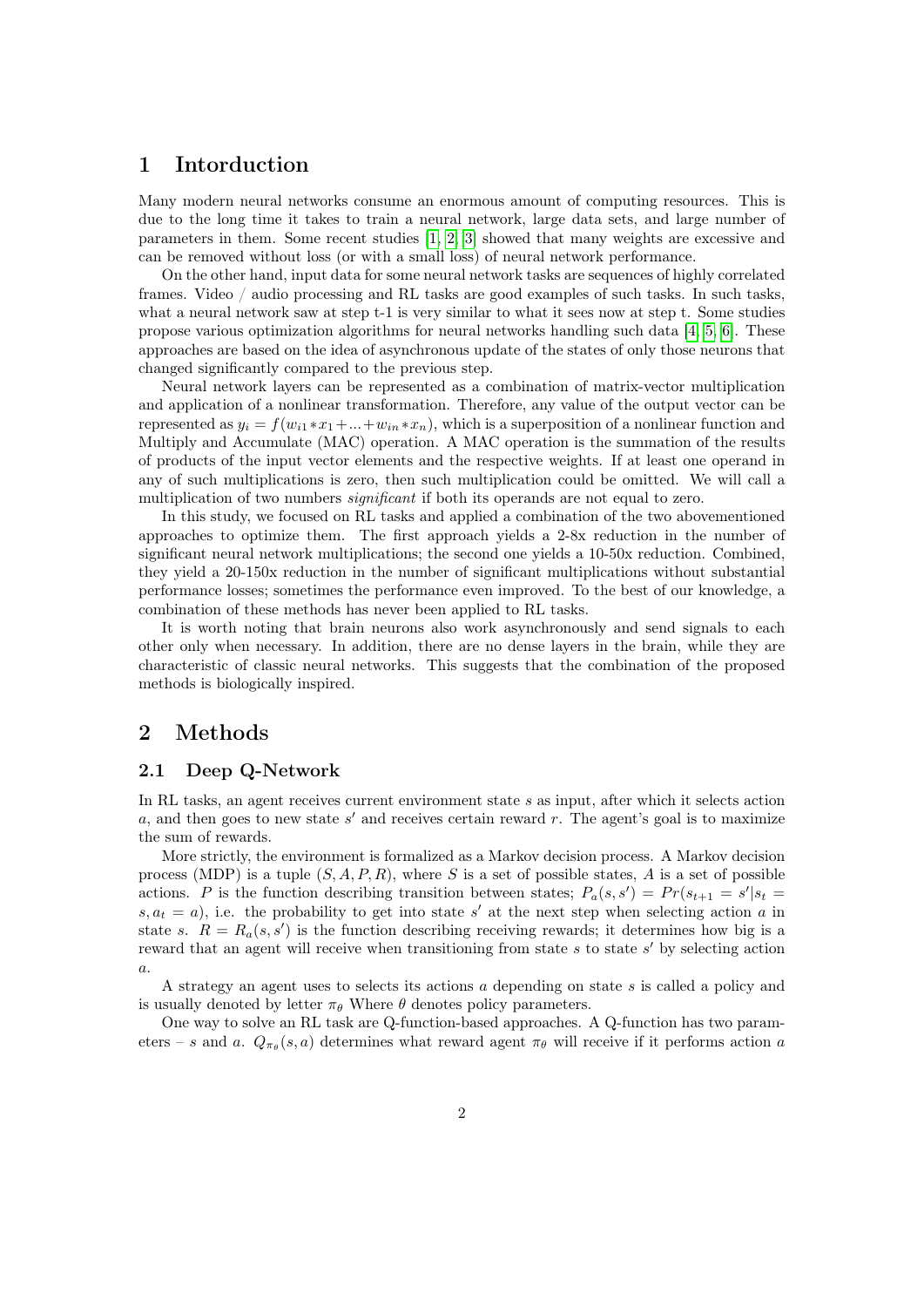| Layer                        | Input Shape  | Param                           |
|------------------------------|--------------|---------------------------------|
| Conv2d-1 $(8x8, stride=4)$   | [4, 84, 84]  | 8,224                           |
| Conv2d-2 $(4x4, stride=2)$   | [32, 20, 20] | 32,832                          |
| Conv2d-4 $(3x3, stride=1)$   | [64, 9, 9]   | 36,928                          |
| Flatten                      | [64, 7, 7]   |                                 |
| Dense-1 (3136, 512)          | [3136]       | 1,606,144                       |
| Dense-2 (512, $n_{output}$ ) | [512]        | $512 * n_{output} + n_{output}$ |

Table 1: Deep Q-Network structure



Figure 1: DQN architecture. DQN consists of three convolutional layers and two dense layers. This architecture is suitable for all the video games (the number of outputs at the last layer is the only value that changes)

from state s and then follows policy  $\pi_{\theta}$ . If complete information about an environment is available, the exact value of a Q-function can be calculated. However, the knowledge of the world is usually incomplete and the number of possible states is enormous. Therefore, a Q-function has to be approximated using neural networks.

This approach was successfully demonstrated by DeepMind in [\[7\]](#page-9-6). The neural network architecture presented in this study is called DQN (Deep Q-Network). For the purposes of this study, it is the main architecture for optimization.

This neural network is as follows:

A 84x84x4 matrix that is received from the environment is input to the neural network. It is input for the first convolutional layer consisting of 32 8x8 filters with strides equal to 4 and ReLU activations. The second layer consists of 32 4x4 filters with strides equal to 2 and ReLU activation. The third layer consists of 64 3x3 filters with strides equal to 2 and ReLU activation. They are followed by a dense layer with 512 neurons with ReLU activations. At the output there is another dense layer with a number of neurons equal to the number of actions in a video game. Depending on the video game, the number of actions  $n$  may vary from 4 to 18.

The neural network structure is shown in table:

Double q-learning [\[8\]](#page-9-7) was also used for the training.

We experimented and optimized within the following RL environments: Breakout, SpaceInvaders.

Image [2](#page-3-0) shows frames from these video games.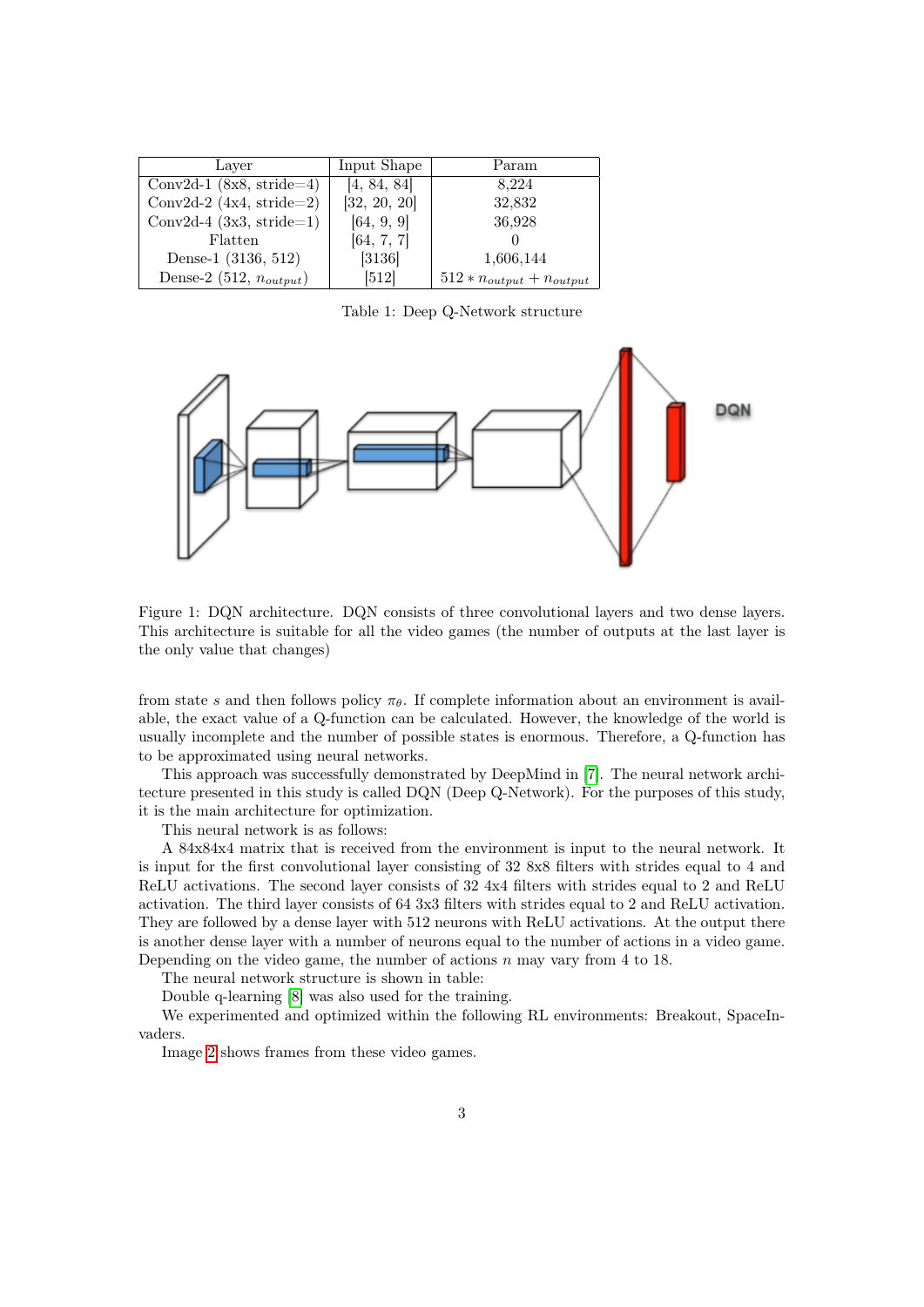

(a) Breakout (b) Spaceinvaders

<span id="page-3-0"></span>Figure 2: RL environments. In BreakOut, an agent has to hit as many bricks as possible by hitting the ball. In Spacelnvaders, an agent has to eliminate all alien spaceships.

|                                            |       |       | —    |       |       |       |           |             |       |       |
|--------------------------------------------|-------|-------|------|-------|-------|-------|-----------|-------------|-------|-------|
| weights<br>pruned<br>weights<br>$_{total}$ | 0.000 | 0.200 | 0.36 | 0.488 | 0.590 | 0.672 | 730<br>v. | 790<br>v. 1 | u.oəz | 0.866 |

Table 2: Pruned weights fraction dependence on iteration number

### 2.2 Pruning, Lottery Ticket

Pruning – i.e. removal of unnecessary neural network weights – is one of the ways to structural sparsity within a neural network.

Neural network pruning is not a novel idea; it was conceived back in the 90s [\[9,](#page-9-8) [10\]](#page-9-9). There are various strategies to identify redundant connections in a neural network (by absolute value, by analyzing the Hessian, etc.).

For this study, we used weight pruning by absolute values: the closer a weight is to zero, the less significant such weight is.

The authors of [\[3\]](#page-9-2) have discovered the following interesting fact: if at any stage of neural network training weight values are pruned by absolute value and the remaining weights are reset to the values they had before the training, and then neural network training is resumed , the training of such neural network will go well. However, this does not happen if we set the remaining weights to random (not initial) values. Sparse neural network performance after such training can turn out to be better than unpruned neural network performance.

However, in practice [\[11,](#page-9-10) [12,](#page-9-11) [3\]](#page-9-2) neural network iterative magnitude pruning by absolute value is usually used: neural networks are trained, then a small percentage of their weights (10-20 %) are pruned, then the remaining weights are reset to initial values, then this procedure is repeated  $n$  times. Thus, for the pruning rate  $r$ , the fraction of pruned weights will be calculated according to the following formula:

$$
\frac{pruned\_weights}{total\_weights} = 1 - (1 - r)^i,\tag{1}
$$

where  $i$  is the pruning iteration,  $r$  is the percentage of pruned weights at every iteration (pruning rate).

Authors of [\[11,](#page-9-10) [12\]](#page-9-11) showed that this phenomenon is observed in RL tasks as well. Authors of [\[12\]](#page-9-11) explored this phenomenon in detail for both DQN and PPO algorithm. However, they studied it on small MinAtar subtasks [\[13\]](#page-9-12) (MinAtar is a simplified version of classic AtariGames).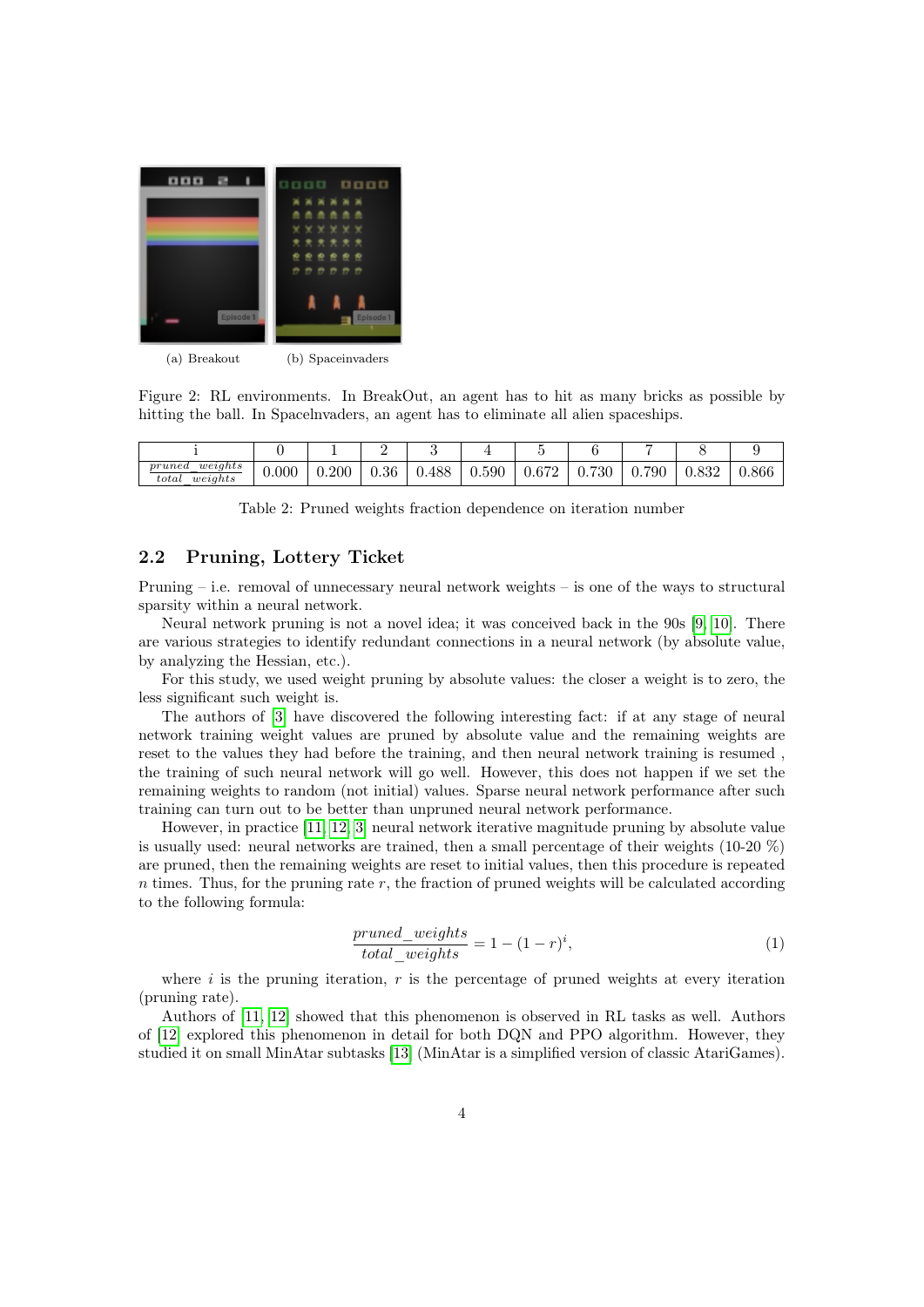## 2.3 DeltaNetwork

The main idea behind this approachn $[14, 4]$  $[14, 4]$  is to use temporal sparsity when working with sequential data.

The output values of the neural network layer number  $k + 1$  can be written as:

$$
o^k = W^k x^k + b^k \tag{2}
$$

$$
x^{k+1} = f(o^k)
$$
\n<sup>(3)</sup>

where  $x^{k+1} \in R^n$  is the output of  $k+1$  neural network layer,  $x^k \in R^n$  is the input of  $k+1$ neural network layer (output of k layer),  $W^k \in R^{n x n}$  is the weight matrix, and  $b^k \in R^n$  is the bias. In a conventional neural network, for every new input vector  $x^k(t)$  in the moment of time t a total recomputation of output value  $x^{k+1}(t)$  is required, which will require  $n^2 + n$ multiplications. However, the following should be noted:

<span id="page-4-0"></span>
$$
\Delta x^{k}(t) = x^{k}(t) - x^{k}(t-1)
$$
\n(4)

<span id="page-4-1"></span>
$$
o^k(t) = W^k \Delta x^k(t) + o^k(t-1)
$$
\n
$$
(5)
$$

<span id="page-4-2"></span>
$$
\Delta x^{k+1}(t) = f(o^k(t)) - f(o^k(t-1))
$$
\n(6)

Thus, it is possible to recompute layer output values at the moment of time t using equations [4,](#page-4-0) [5,](#page-4-1) [6](#page-4-2) using layer input changes that occur relative to the state at the moment of time  $t - 1$ .

However, this remark does not lead to neural network optimization by itself. But we can introduce threshold T for output value changes  $\Delta x^k(t)$  such that recomputation of succeeding neurons is started only when an output value exceeds this threshold.

Authors of [\[4,](#page-9-3) [14\]](#page-9-13) call this approach "Hysteresis Quantizer". To implement it, it is necessary to introduce an additional variable into each neuron; such variable will be used to record last transmitted value. Thus, the following algorithm will be run on each neuron:

#### Algorithm 1 Update neuron j at time t

```
for each incoming data \Delta X_i(t) from ancestor i do
    O_i(t) \leftarrow O_i(t) + W_{ij} \times \Delta X_i(t)\Delta X_j(t) \leftarrow f(O_j(t)) - X_{prev}(t)if |\Delta X(t)| ≥ T_i then
        X_{prev}(t) = f(O_i(t))Send \Delta X_i(t) to successors
    end if
end for
```
GrAIMattersLab [15, 16] implemented this algorithm in the NeuronFlow processor architecture [\[15,](#page-9-14) [16\]](#page-9-15).

## 2.4 Algorithm

In the previous sections, we described two neural network optimization algorithms. By combining them, we get the following neural network optimization algorithm:

Stage 1: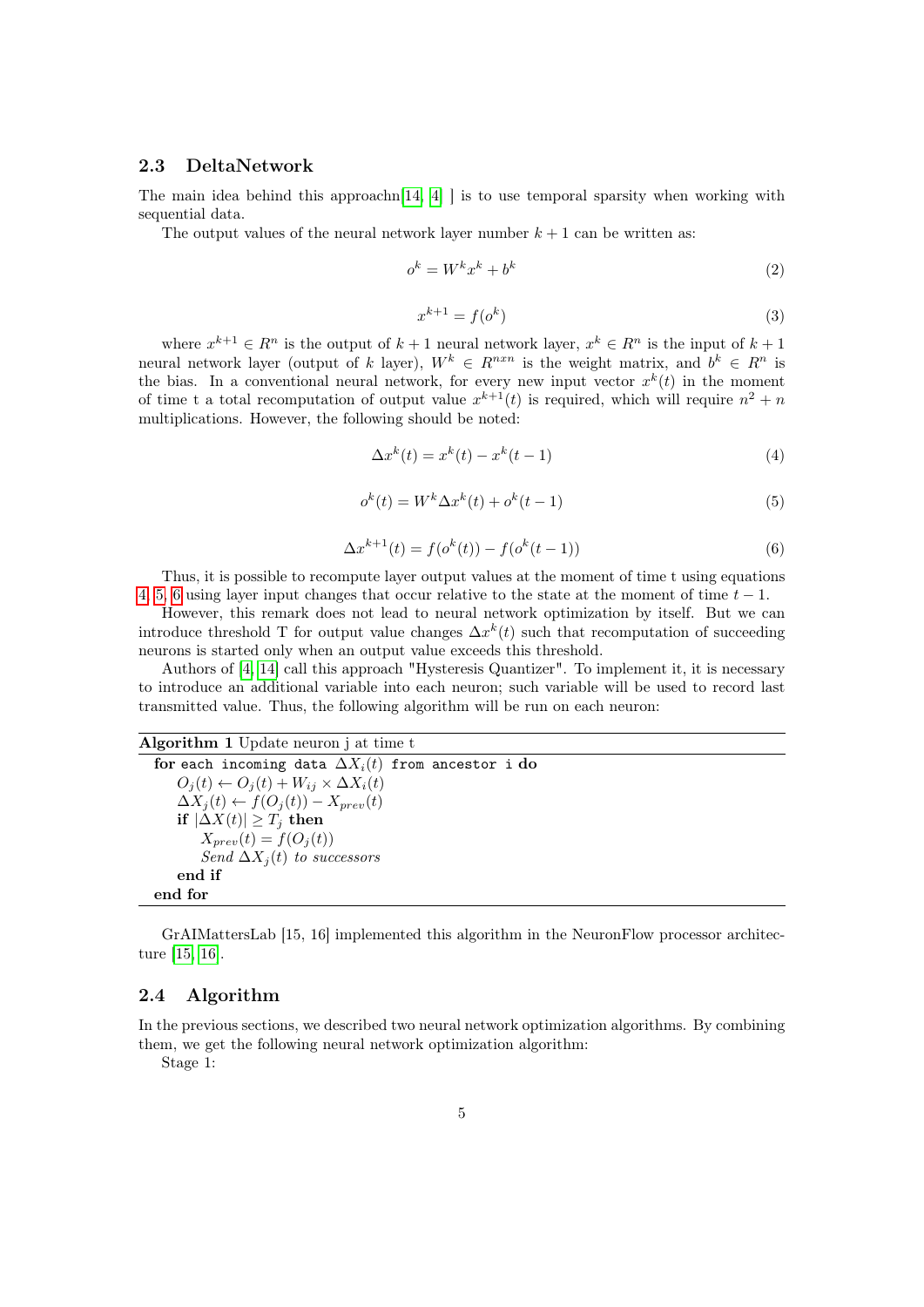- 1. Train neural network in the environment
- 2. Prune top r % weights
- 3. Reset weigths to original
- 4. Repeat steps 1 and 2 n times

Using this algorithm, we obtain a set of structurally sparse neural networks with different degrees of sparsity. The number of neural networks in the set equals the number of pruning algorithm iterations.

Stage 2: Then we apply the delta network algorithm to these neural networks. As a result, we get a set of new neural networks using both structured and temporal sparsity. Selection of one neural network from such set depends on the desirable balance between the number of significant multiplications and neural network performance.

### 2.5 Significant operations counting

#### 2.5.1 Number of multiplications in an unoptimized neural network

Let us estimate the number of multiplications in a standard neural network without any optimizations. The following formula can be used to count the number of multiplications in convolutional layer k:

$$
\#multiplications_k = size\_x_{k+1} * size\_y_{k+1} * filters_k * kernel\_size\_x_k * kernel\_size\_y_k * filters_k,
$$
\n(7)

where

- size  $x_{k+1}$  is the k+1 layer input size along the x axis
- size  $y_{k+1}$  is the k+1 layer input size along the y axis
- filters $k+1$  is the number of filters at layer k (k+1 layer input size along the z axis)
- kernel size  $x_k$  is the convolution size along the x axis
- kernel\_size\_y<sub>k</sub> is the convolution size along the y axis
- $filters_k$  is the k layer input size along the z axis

The following formula can be used to count multiplications in dense layer k:

#multiplications = input<sup>k</sup> ∗ outputk, (8)

where

- input<sub>k</sub> is the k layer input size (number of neurons at k-1 layer)
- *output<sub>k</sub>* is the k layer output size (number of neurons at it)

General results for all layers are presented in table ??. It should be noted that these results are universal for any game and for any neural network inference.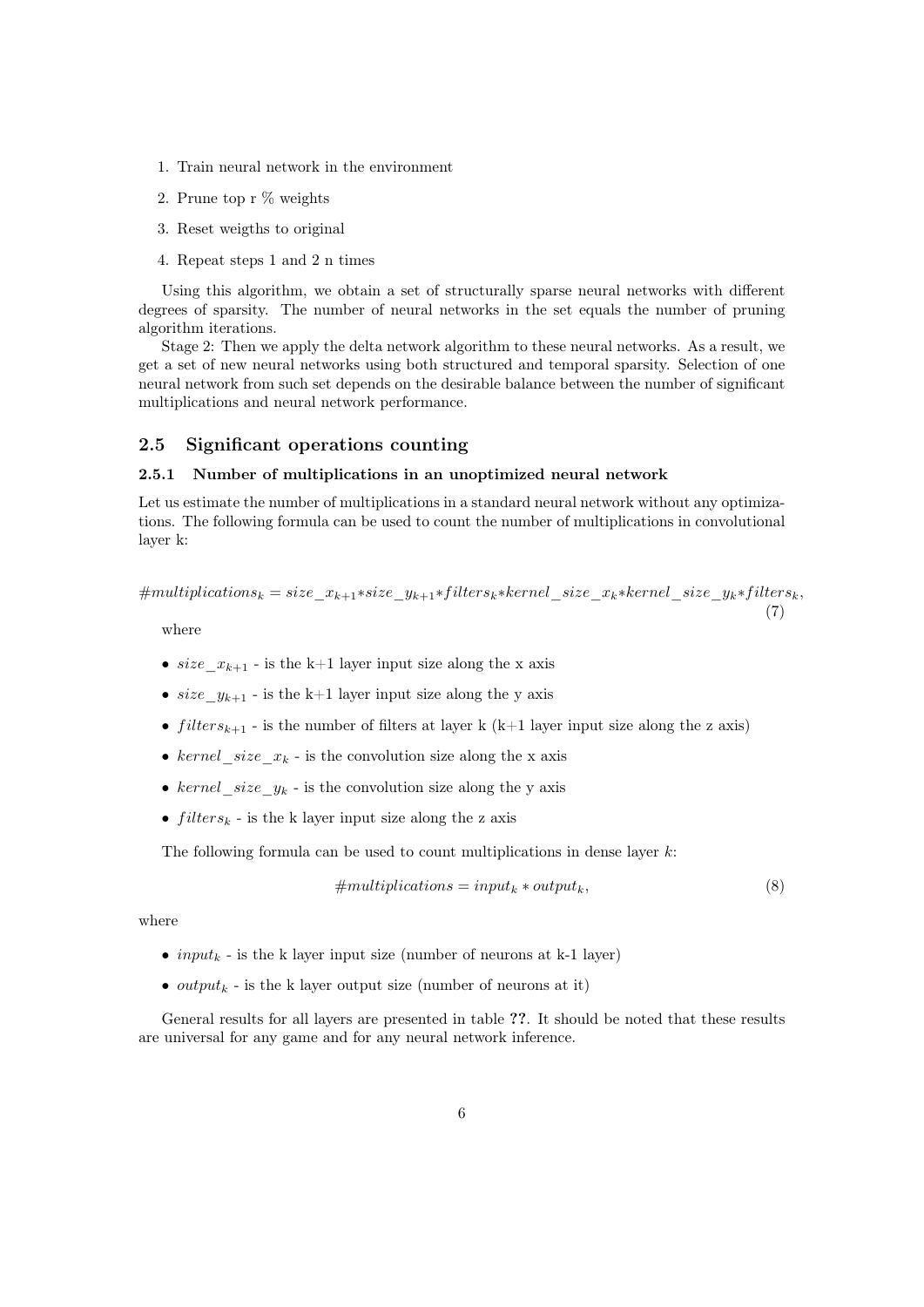| Layer      | Multiplications    | Param                           |
|------------|--------------------|---------------------------------|
| $Conv2d-1$ | 3,276,800          | 8,224                           |
| $Conv2d-2$ | 2,654,208          | 32,832                          |
| $Conv2d-4$ | 1,806,336          | 36,928                          |
| Flatten    |                    |                                 |
| $Dense-1$  | 1,605,632          | 1,606,144                       |
| $Dense-2$  | $512 * n_{output}$ | $512 * n_{output} + n_{output}$ |

Table 3: Number of multiplications in an unoptimized neural network

#### 2.5.2 The number of multiplications in optimized neural networks

It is clear that the degree of weight sparsity will affect the number of non-zero multiplications. It should be taken into account that the percentage of pruned weights can differ in different layers.

Using the delta layer provides different levels of temporal sparsity depending on selected threshold, layer, and input data. That is why average statistics on neuron activations was used for neural network runs. Examples of estimated numbers of significant multiplications are given in the next section and in tables [4,](#page-8-0) [5.](#page-8-1)

## 3 Results

Let us estimate the results of the use of this algorithm in our environments. Rewards received by a neural network and the significant multiplication fraction are the two main metrics that we used. We ran each neural network 50 times in each environment to estimate these values. Neural networks were trained using Nvidia Tesla V100 (10M steps for each neural network).

Figure [3](#page-7-0) shows the abovementioned neural network performance metrics at different sparsity levels and for different environments.

80 % of convolutional weights can be pruned for Breakout; notably, the in-game performance will be better than that of an unoptimized neural network version. The results of estimating the number of significant multiplications at this sparsity level and with the delta algorithm threshold of 0.001 are shown in [4.](#page-8-0) As we can see, the total number of non-zero multiplications is 75012, which is 124 times less than the number of multiplications in an unoptimized neural network.

The results are not as good in SpaceInvaders, but they are still noteworthy. The delta neural network variant allows playing without losing performance at 73 % sparsity and with 406486 significant multiplications, which is 22.9 times less than the number of multiplications in an unoptimized neural network. A layer-wise operation analysis is shown in table [5.](#page-8-1)

The results turn out to be dependent on the game the agent is playing. This can be explained by the fact that the SpaceInvaders game has a lot more changing pixels at each time step than the Breakout game (in the Breakout only the playground and the ball move, while in the SpaceInvaders several objects can move at once - shots, a ship and aliens). This is well confirmed by the difference in Delta sparsity level when playing Breakout and SpaceInvaders (see tables [4](#page-8-0) [5\)](#page-8-1).

Our reward metric results are similar to the results from [\[11,](#page-9-10) [12\]](#page-9-11), where the worst results were in the SpaceInvaders with performance dropping very quickly as neural network sparsity grew.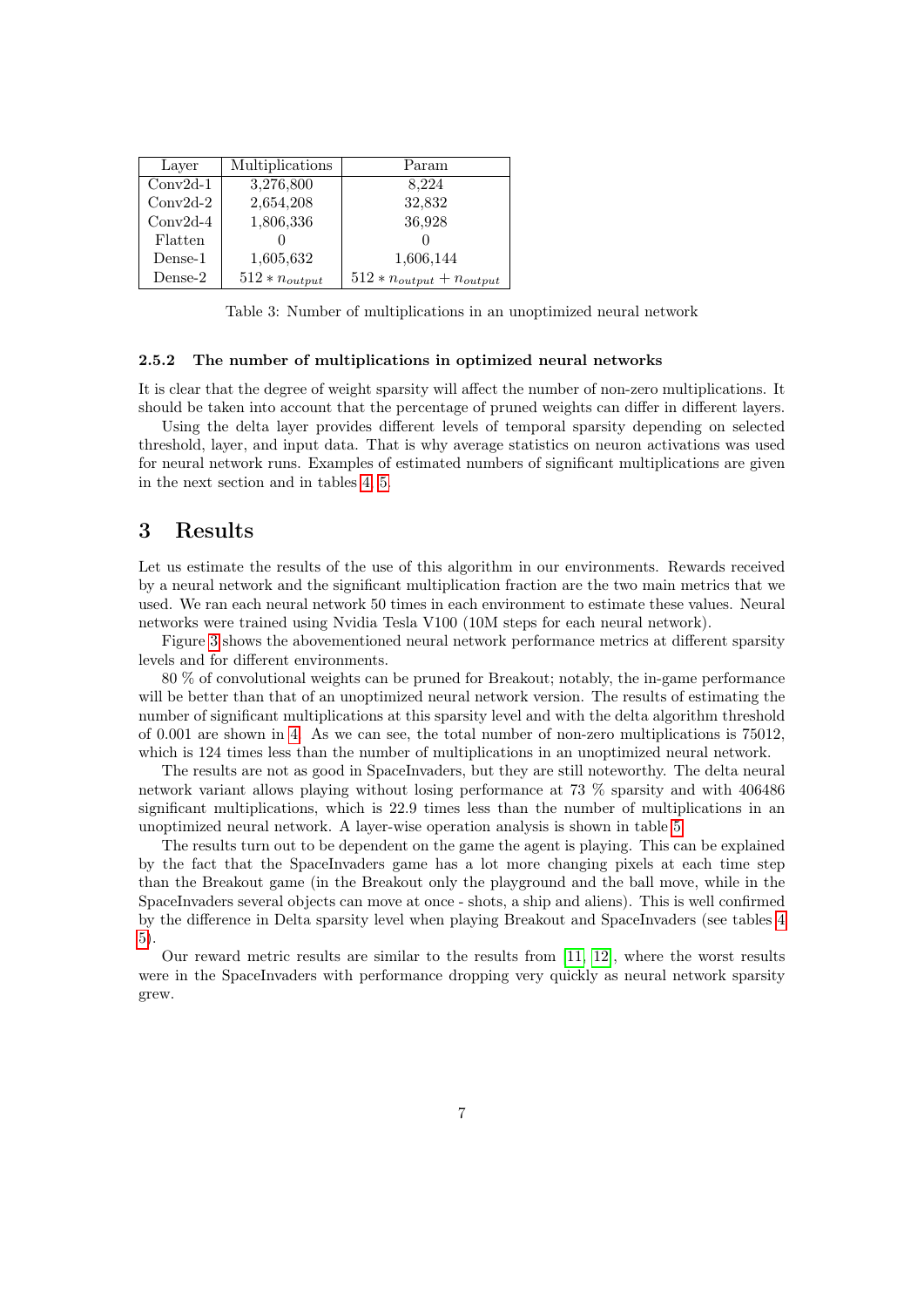

(a) Breakout



<span id="page-7-0"></span>Figure 3: : Results for SpaceInvaders and Breakout. The x axes of the figures denote the neural network sparsity degree; the left y axes denote the reward received by an agent; the right y axes denote fraction of significant multiplications averaged by environment runs. The orange line shows the performance of the pruned network, while the blue line shows the performance of the pruned network with the additional application of the DeltaNetwork algorithm. The grey dotted lines show the fraction of significant multiplications (the less the better) of a neural network pruned using the DeltaNetwork algorithm. The blue dashed lines demonstrate the performance of a neural network without any optimizations.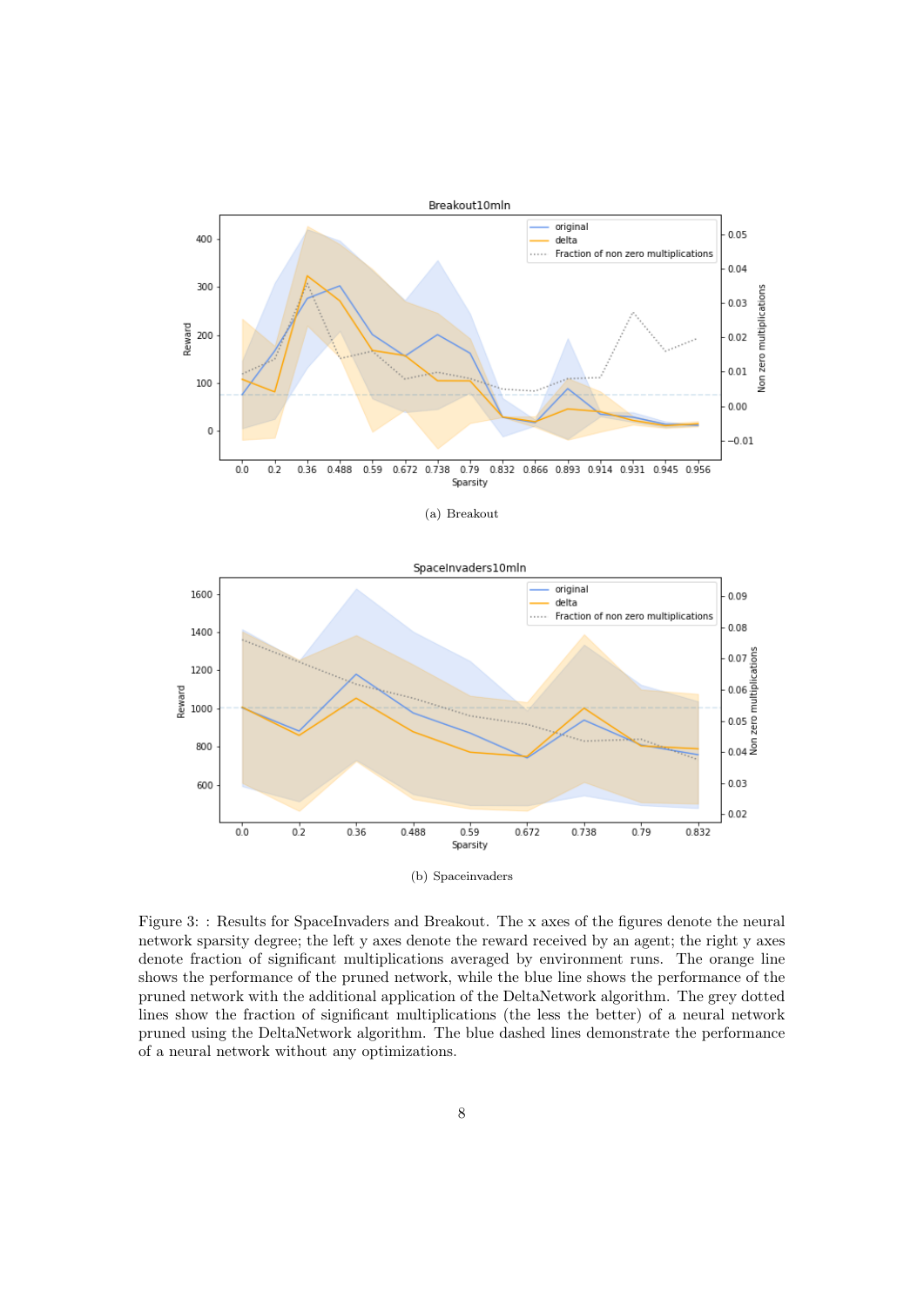| Layer      | Multiplications | Nonzero multiplications | Sparsity weights | Delta sparsity |
|------------|-----------------|-------------------------|------------------|----------------|
| Input      |                 |                         | 0.0              | 0.992          |
| $Conv2d-1$ | 3,276,800       | 9468                    | 0.638            | 0.99           |
| $Conv2d-2$ | 2,654,208       | 5592                    | 0.789            | 0.968          |
| $Conv2d-4$ | 1,806,336       | 10125                   | 0.824            | 0.969          |
| Dense-1    | 1605632         | 49790                   | 0.0              | 0.975          |
| Dense-2    | 2,048           | 51                      | 0.0              | 0.871          |
| Total      | 9344832         | 75012                   | 0.79             | 0.987          |

<span id="page-8-0"></span>Table 4: Number of multiplications in Breakout with 0.79 sparsity and 0.001 threshold

| Layer      | Multiplications | Nonzero multiplications | Sparsity weights | Delta sparsity |
|------------|-----------------|-------------------------|------------------|----------------|
| Input      |                 |                         | 0.0              | 0.986          |
| $Conv2d-1$ | 3,276,800       | 16712                   | 0.635            | 0.924          |
| $Conv2d-2$ | 2,654,208       | 58216                   | 0.711            | 0.773          |
| $Conv2d-4$ | 1,806,336       | 88558                   | 0.784            | 0.849          |
| Dense-1    | 1,605,632       | 242450                  | 0.0              | 0.732          |
| Dense-2    | 2,048           | 548                     | 0.0              | 0.004          |
| Total      | 9344832         | 406486                  | 0.737            | 0.936          |

<span id="page-8-1"></span>Table 5: Number of multiplications in SpaceInvaders with 0.74 sparsity and 0.001 threshold

## 3.1 Hardware Problem

Despite clear advantages of this approach, there are very few opportunities to use the existing hardware to effectively implement it today. This is due to modern GPUs being designed for handling dense matrices. Nevertheless, there are attempts to turn the situation. Nvidia began offering hardware support of sparse matrix operations on one of its latest Tesla A100 GPUs; however, the maximum supported sparsity is only 75 % so far [\[17\]](#page-9-16).

The authors of the abovementioned DeltaNetwork algorithm work for GrAIMatterLabs that introduced the NeuronFlow architecture-based GrAIOne processor that supports delta neuron based neural network design.

The Loihi2 processor that Intel presented [\[18\]](#page-9-17) in September 2021 also supports the multi-core asynchronous architecture and running sparse delta neuron-based neural networks.

# 4 Conclusion

This study is the first to demonstrate large multiplication redundancy in inference of neural networks handling RL tasks. Minimizing the number of multiplications becomes critical in areas where computation energy efficiency is important. Such areas include Edge AI and robotics. When speaking of the latter, RL algorithm optimization becomes extremely relevant. Although there is currently no suitable hardware available to take full advantage of these benefits, this research highlights the importance and potential of this area.